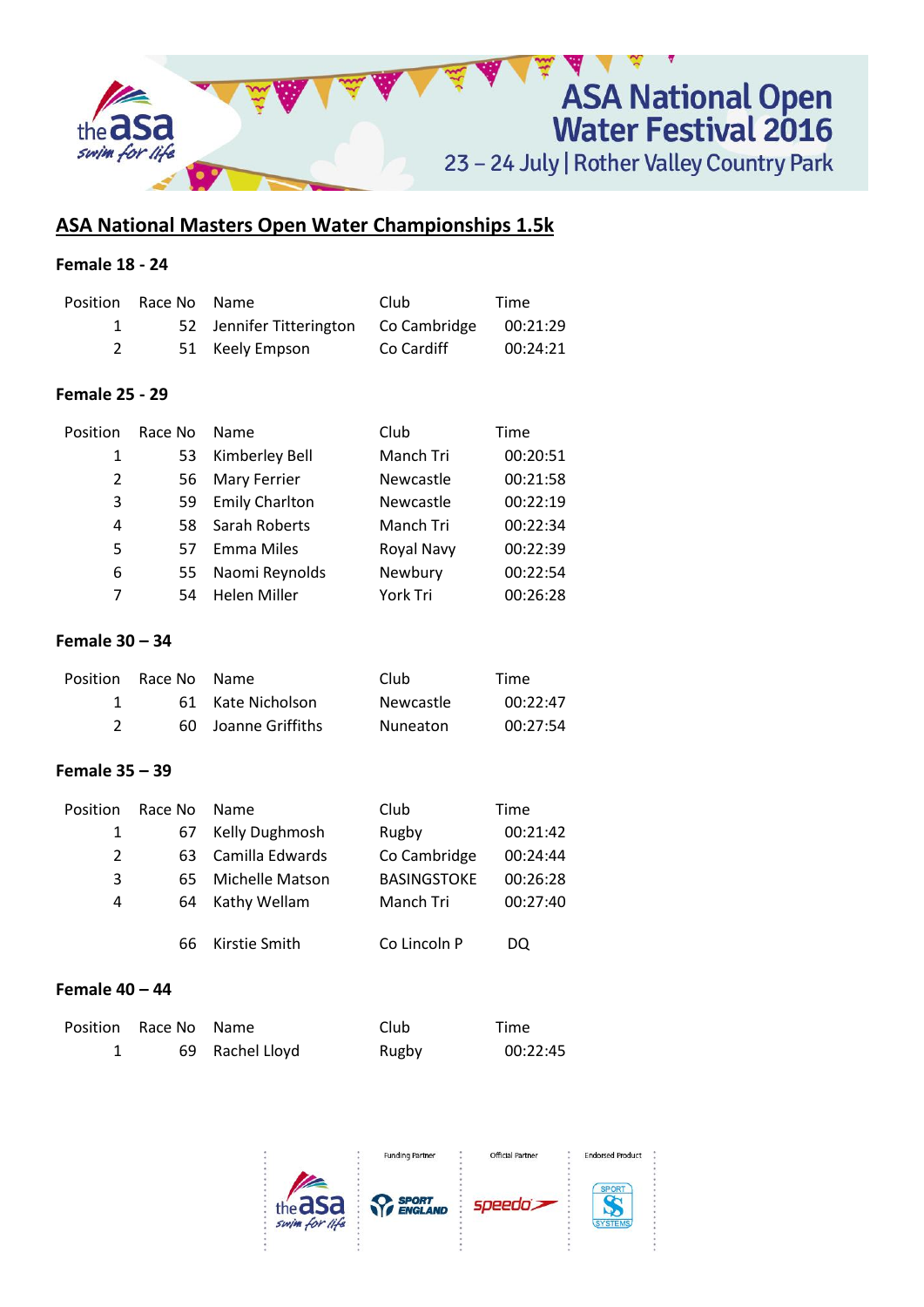

#### **Female 45 – 49**

|               | Position Race No Name |                  | Club         | Time     |
|---------------|-----------------------|------------------|--------------|----------|
|               |                       | 70 Claire Thorn  | West Mid Pol | 00:21:36 |
| $\mathcal{L}$ |                       | 71 Janette Cardy | Co Oxford    | 00:23:16 |
| 3             |                       | 72 Lucy Budd     | Marple       | 00:35:03 |

#### **Female 50 – 54**

| Position Race No Name |                    | Club         | Time     |
|-----------------------|--------------------|--------------|----------|
|                       | 74 Suzanne Hollick | Co Lincoln P | 00:27:35 |
|                       | 73 Joanna Lockhart | Team Anglia  | 00:34:19 |

# **Female 60 – 64**

| Position      | Race No | Name                | Club                | Time     |
|---------------|---------|---------------------|---------------------|----------|
| 1             |         | 77 Valerie Thorp    | Co Derby            | 00:28:48 |
| $\mathcal{P}$ |         | 76 Diana Kaye       | <b>Bo Kirklees</b>  | 00:30:38 |
| 3             |         | 78 Shelley Robinson | Sevenoaks           | 00:34:39 |
| 4             |         | 75 Lorraine Crook   | <b>Cardiff Mast</b> | 00:36:17 |

## **Male 18 – 24**

|               | Position Race No Name |                 | Club                | Time     |
|---------------|-----------------------|-----------------|---------------------|----------|
| 1             |                       | 2 Harry Crisp   | Norwich Swan        | 00:20:22 |
| $\mathcal{P}$ |                       | 1 Oliver Postle | <b>Beccles Town</b> | 00:20:52 |
| ર             |                       | 3 Oliver Webb   | Cirencester         | 00:21:39 |

## **Male 25 – 29**

| Position                | Race No | Name                | Club         | Time     |
|-------------------------|---------|---------------------|--------------|----------|
| 1                       | 4       | Roberto Pavoni      | Loughborough | 00:18:55 |
| $\overline{\mathbf{c}}$ | 11      | Michael Peacock     | Preston      | 00:20:27 |
| 3                       | q       | Nick Isaacson       | Crawley      | 00:22:23 |
| 4                       | 7       | Daniel Pepper       | Marple       | 00:22:33 |
| 5                       | 6       | <b>Matthew Lees</b> | Rochdale     | 00:23:17 |
| 6                       | 5.      | <b>Matt Reeves</b>  | Gravesend    | 00:23:45 |
| 7                       | 8       | Robert Swinburne    | Kimberley    | 00:25:35 |
| 8                       | 10      | lan Hansford        | Co Lincoln P | 00:25:42 |
|                         |         |                     |              |          |

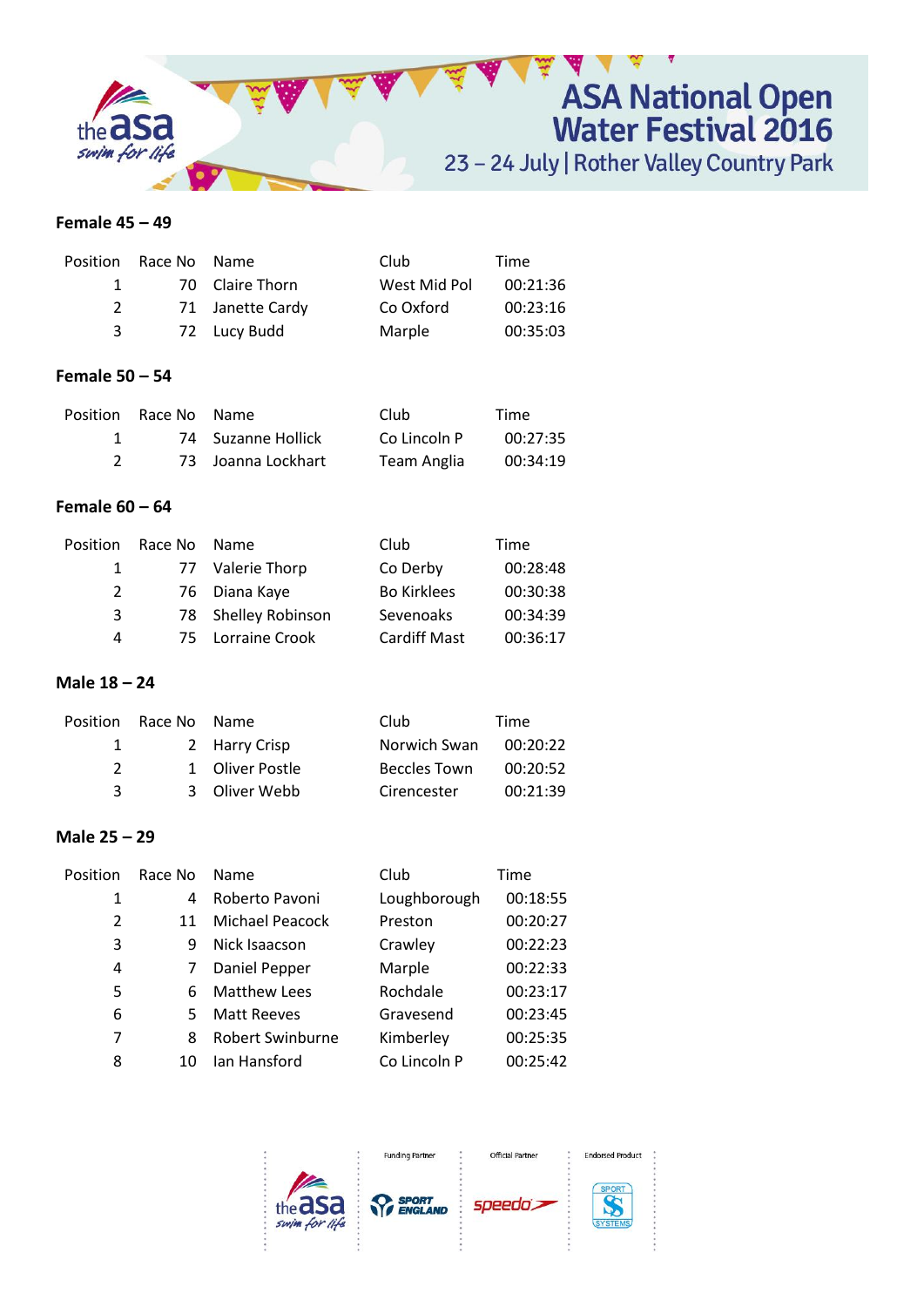

#### **Male 30 – 34**

| Position       | Race No | Name                 | Club      | Time     |
|----------------|---------|----------------------|-----------|----------|
| 1              | 12      | Christopher Johansen | Co Oxford | 00:21:27 |
|                |         |                      |           |          |
| Male 35 – 39   |         |                      |           |          |
| Position       | Race No | <b>Name</b>          | Club      | Time     |
|                |         |                      |           |          |
| 1              | 13      | Nick Valentine       | Newcastle | 00:19:41 |
| $\overline{2}$ | 24      | <b>Richard Dann</b>  | Newcastle | 00:20:06 |
| 3              | 14      | Sam Chadwick         | Godalming | 00:23:47 |
|                |         |                      |           |          |
| Male 40 - 44   |         |                      |           |          |
| Position       | Race No | Name                 | Club      | Time     |

|    |               |                                                             | .        |
|----|---------------|-------------------------------------------------------------|----------|
|    |               | Cardiff Mast                                                | 00:20:56 |
| 17 | Mark Metcalfe | <b>York City</b>                                            | 00:21:52 |
|    |               | Co Sheffield                                                | 00:22:45 |
|    |               | Marple                                                      | 00:24:49 |
|    | .             | 15 Andrew Martin<br>16 Timothy Gleeson<br>18 Simon Knighton | ----     |

# **Male 45 – 49**

| Position | Race No | <b>Name</b>            | Club         | Time     |
|----------|---------|------------------------|--------------|----------|
| 1        | 19      | David Warren           | Otter        | 00:20:04 |
| 2        |         | 22 Joseph Gavelle      | Rotherham Mo | 00:22:06 |
| 3        | 20 I    | Nick White             | Loughborough | 00:22:35 |
| 4        | 21.     | <b>Marcus Williams</b> | Wells SC     | 00:23:26 |
|          |         |                        |              |          |

#### **Male 50 – 54**

| Position | Race No | <b>Name</b>            | Club                | Time     |
|----------|---------|------------------------|---------------------|----------|
| 1        | 30      | Julian Plumley         | Newcastle           | 00:22:06 |
| 2        | 29      | Christopher Kerr       | <b>Blackpool Aq</b> | 00:22:30 |
| 3        | 27      | Andrew Johnson         | Co Lincoln P        | 00:22:37 |
| 4        | 31      | Stephen Bottomley      | <b>Bo Kirklees</b>  | 00:22:51 |
| 5        | 33      | <b>Brian Armstrong</b> | Gloucester M        | 00:23:03 |
| 6        | 32      | <b>Brian Phillips</b>  | <b>Heads Valley</b> | 00:23:10 |
| 7        | 26      | Daren Haseldine        | South Beds          | 00:24:45 |
| 8        | 28      | Steven Goodall         | Chesterfield        | 00:25:13 |